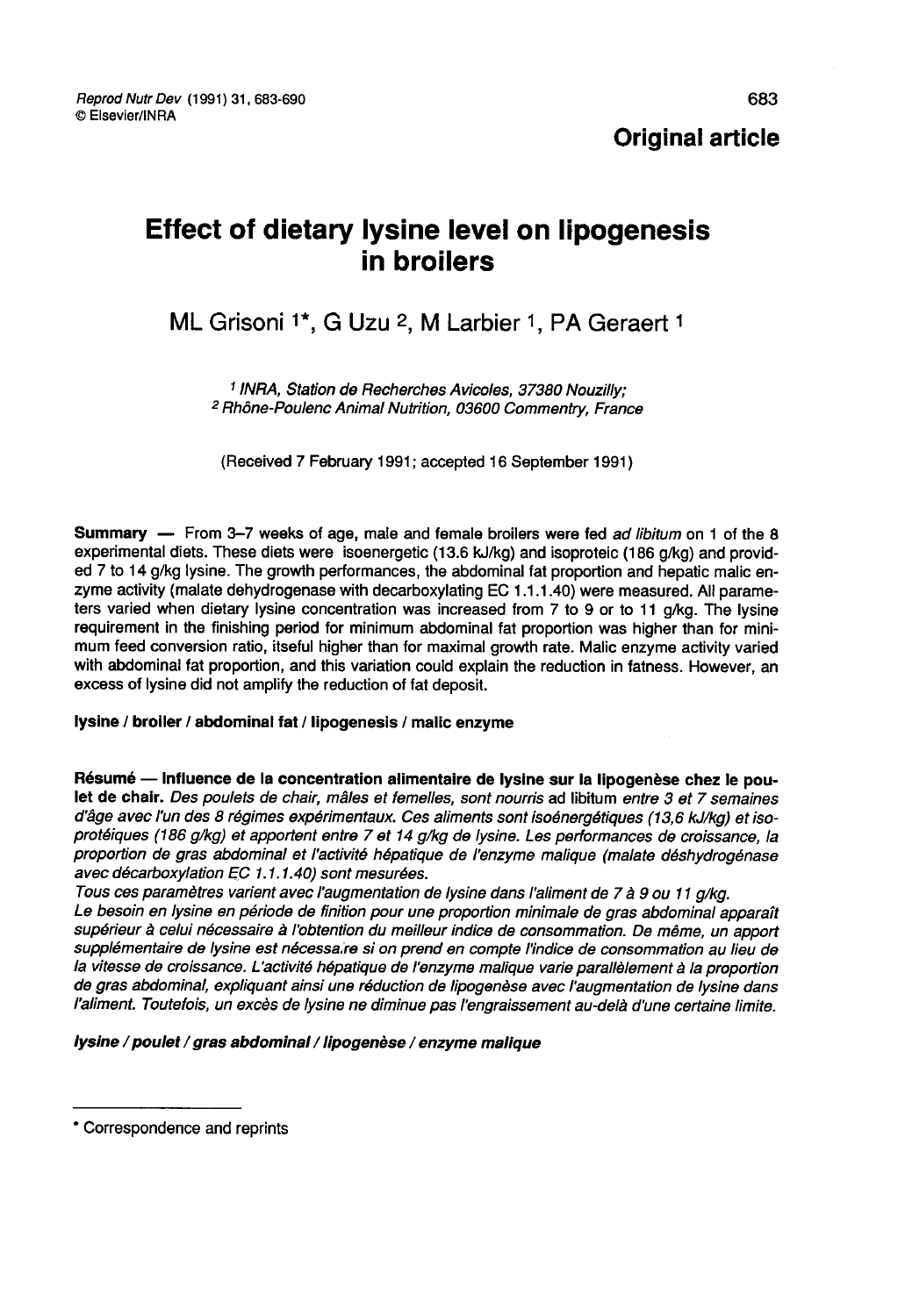# INTRODUCTION

It is generally admitted that body composition of chickens depends on bird genotype and the environmental and nutritional conditions. In particular, a reduction in fatness was often observed when a dietary excess of protein was given by using diets containing more than 180 g of proteins per kg (AEC, 1976; Fisher, 1984; Pesti and Fletcher, 1984; Leenstra, 1986; Nir et al, 1988). In some experiments it was shown that the addition of methionine or lysine in hypoproteic diets reduced the abdominal fat proportion (Larbier and Leclercq, 1980; Uzu, 1982).

The study reported here was conducted to observe the influence of widely different concentrations of lysine from deficit to excess in a finisher diet, with the object of measuring growth performances and fat deposit in the abdominal cavity.

Furthermore, lipogenesis was studied by the measuring malic enzyme activity (decarboxylating malate dehydrogenase E.C.1.1.1.40) which plays a major role in fatty acid biosynthesis in birds (Yeh and Leveille, 1969; Leveille et al, 1975; Chang and Hsu, 1977).

# MATERIAL AND METHODS

# Animals and diets

2 560 1-day-old Vedette (ISA-France) chickens, sex-separated, were allotted to 24 floor-pens and fed ad libitum until 49 days of age. During the first 3 weeks, they received a standard starter diet containing 220 g/kg of crude protein (CP) and 13 kJ ME per kg. At 22 days of age, after an overnight fast, males and females were weighed individually and uniformly distributed between 8 experimental groups per sex. Each treatment was applied to 4 replicate pens of 40 broilers.

The experimental finisher diets were distributed up to 49 days of age. They were prepared from a basal diet supplemented with L-lysine HCI to provide from 7-14 g/kg of total lysine (table I). The lysine content of the basal diet was measured using an auto analyzer (Biotronik, amino acid analyser LC 5000, Germany) after 24 h hydrolysis with 6 M aqueous HCI at 115 °C. All diets were isoproteic (186 g of crude protein per kg) and isoenergetic (13.6 kJ of apparent metabolisable energy per kg). They were pelleted.

At 49 days of age, after another overnight fast, chickens were weighed individually. 52 males per dietary group (ie 13 per pen) whose weights were close to the mean weight of the pen were chosen. Among these birds, 40 per group were slaughtered. The abdominal fat was excised and weighed. The ready-to-cook carcass was dressed and weighed. The other male

#### Table I. Composition and analysis of the basal diet.

Constituents

| Ingredients (g/kg)                    |      |
|---------------------------------------|------|
| Maize                                 | 671  |
| Maize gluten meal                     | 100  |
| Soya meal                             | 160  |
| Maize oil                             | 30   |
| Dicalcium phosphate                   | 16   |
| Calcium carbonate                     | 12   |
| Salt                                  | 4    |
| Vitamins and trace elements *         | 6.5  |
| Analysis (q/kg)                       |      |
| Apparent metabolisable energy (kJ/kg) | 13.6 |
| Protein                               | 186  |
| Lysine                                | 7    |
| Sulphur amino acids                   | 8.3  |
| Threonine                             |      |
| Calcium                               | 8.9  |
| Available phosphorus                  | 4    |

\* As used by Larbier and Leclercq (1980).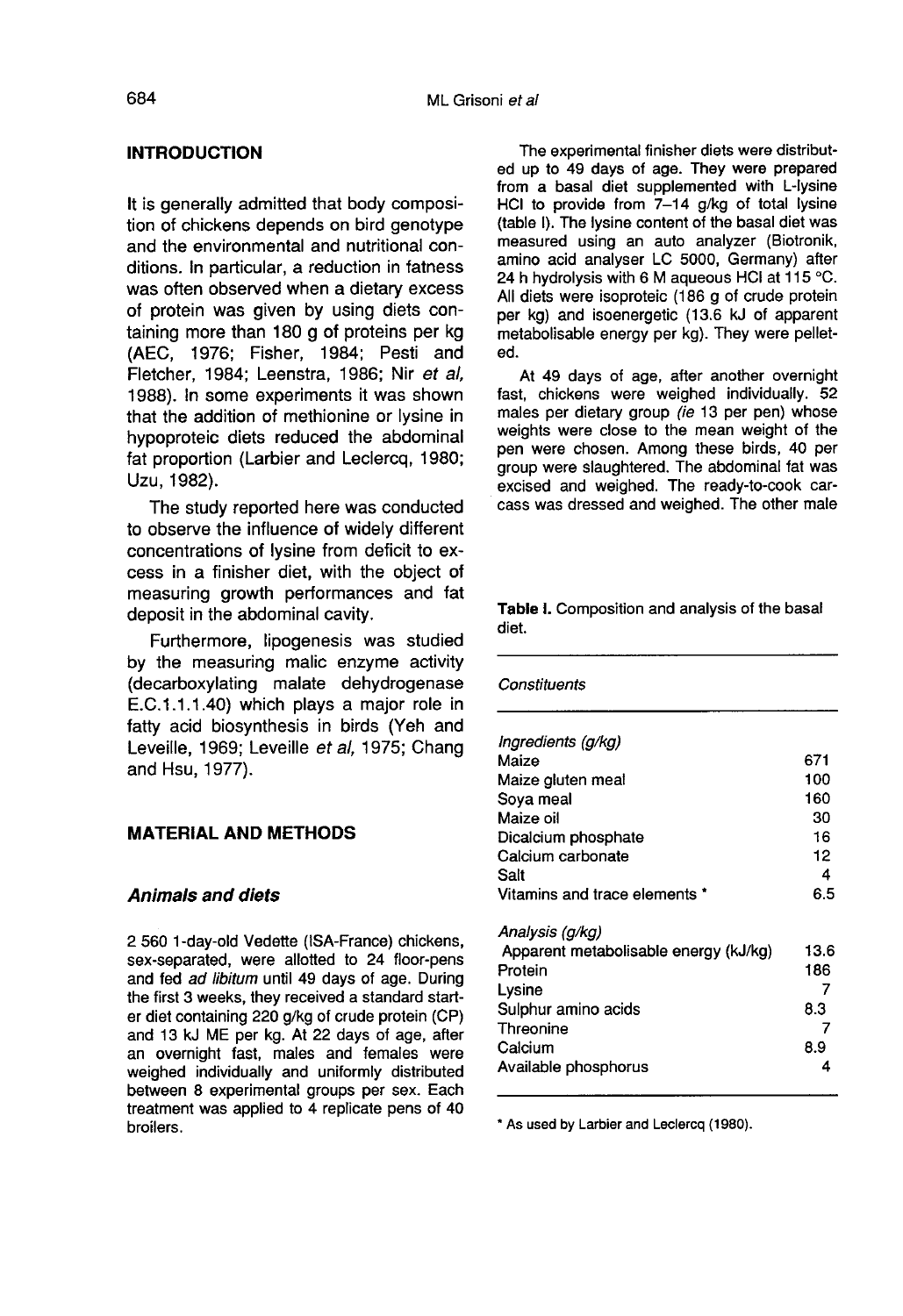chickens (12 per group) were fed again and slaughtered 1 day later. They were exsanguinated, the liver was immediately dissected, weighed and frozen in liquid nitrogen. It was stored at  $-20$  °C until required for enzymatic analysis.

# Enzyme assays

Each liver was ground and a sample  $($   $\approx$  5 g) was homogenised in TMNSH buffer (Tris-HCI 10 Each liver was ground and a sample  $( \approx 5 \text{ g})$  was<br>homogenised in TMNSH buffer (Tris-HCl 10<br>mM, pH 7.4, MgCL<sub>2</sub> 10 mM, NH<sub>4</sub>Cl 60 mM and<br>β-mercaptoethanol 7 mM) with a Potter-Elvehjem (1/1, w/v), at ice-bath temperatures. The homogenates were centrifuged at 20 000  $\sigma$ for 90 min, at 4 °C and under vacuum. The resulting supernatant fraction was used for the enzymatic assay.

Malic enzyme activity was measured according to Ochoa's method (1955). The results were then expressed in units of enzyme activity defined as the amount of enzyme which catalysed the conversion of 1  $\mu$ mol of substrate per min and at 37 °C.

#### Statistical treatment

The influence of dietary lysine content on growth performances, body composition and malic enzyme activity in liver was estimated by analysis of variance. Significant differences between means of weight gain, feed conversion ratio, abdominal fat proportion or of hepatic malic enzyme activity were determined according to Duncan's test (1955).

# RESULTS

The mortality rate was very low and did not exceed 2%. There was no significant difference between treatments. The weight gain of broilers increased significantly (+ 7%) when the dietary lysine content was increased from 7 to 9 g/kg, but it was not affected by higher lysine levels (table II). Feed intake did not change with lysine concentration in diets. However, feed conversion ratio decreased from 2.28 to 2.03 for animal fed diets with increased lysine level from 7 to 10 g/kg.

On the other hand, growth perform ances differed between sexes. The male birds showed higher weight gain, food consumption and lower feed conversion ratio than female birds. The effect of sex on weight gain interacted with that of diet.

The concentration of lysine in the diet significantly modified the body composition of male chickens (table 111). The abdominal fat proportion was reduced from 3.97 to 2.63% of live weight, or from 6.42 to 4.04% of carcass weight, when lysine level increased from 7 to 11 g/kg in the diet. But, no significant variation in the absolute amount of abdominal fat (g) was observed.

The dietary lysine level significantly influenced malic enzyme activity which was expressed as units per g of liver (fig 1). This activity was markedly reduced (-22%) in the chickens fed 11 g/kg of lysine compared to the chickens given a lysine deficient diet (7 g/kg). The values obtained were 3 140 and 4 014 U/g liver respectively. The weight of liver did not change with the dietary lysine level. The values varied from 54.0-65.3 g and were not significantly different.

In male chickens, the optimum values for weight gain, feed conversion ratio, abdominal fat proportion and malic enzyme activity were obtained by interpolations the different non-linear equations in which  $x$ was the proportion of added lysine to the basal diet (x varied from  $0-7$  g/kg in the diet) :

 $-$  for weight gain (3-7 wk),

 $y = 1665 + 197 (1 - exp(-24.93x))$ ,  $r^2$  = 0.99, optimum value = 1 862 g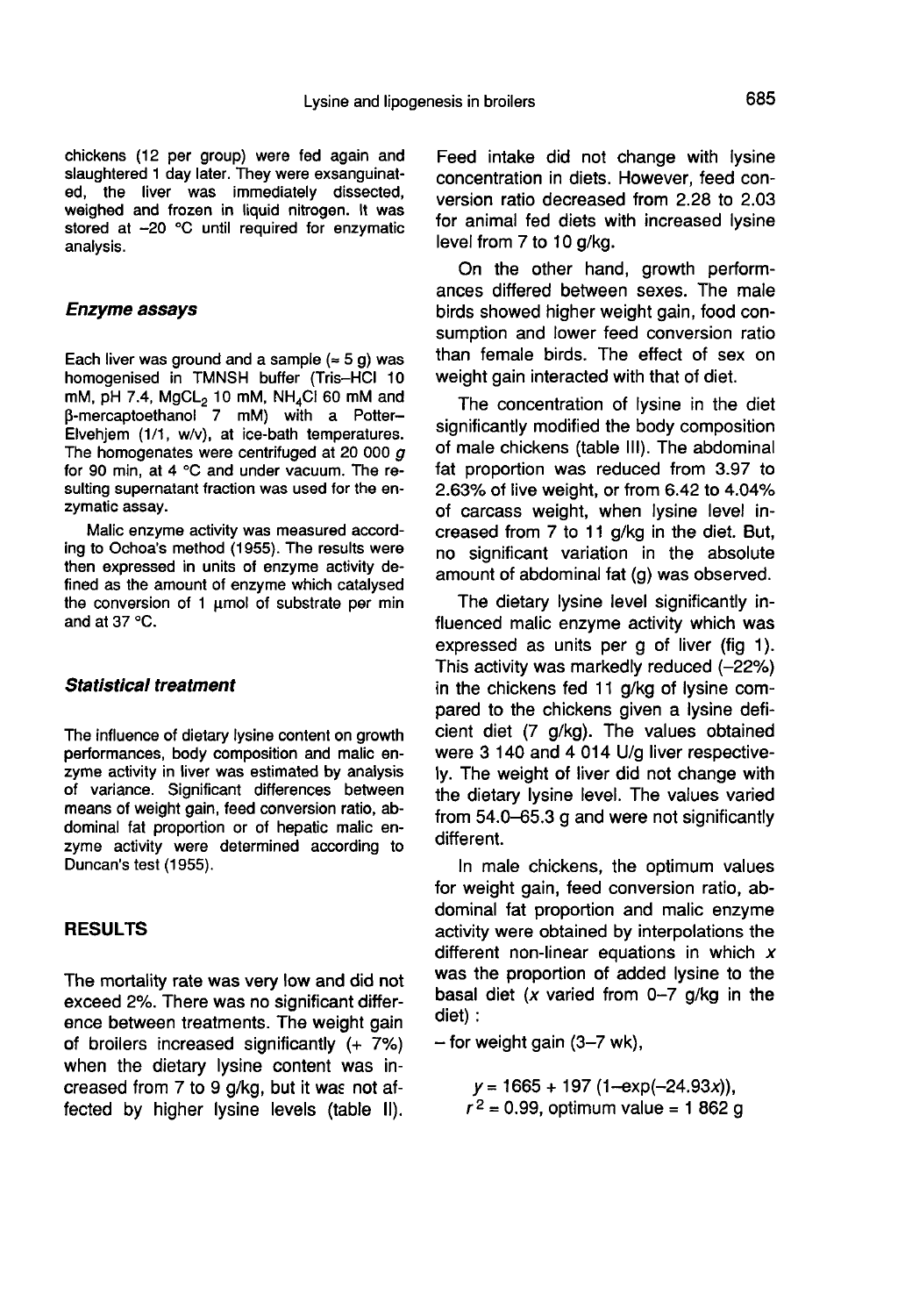| Dietary<br>lysine<br>(g/kg) | Effect of diet in males and females<br>Live weight<br>at 7 wk<br>(g) | Feed intake<br>(3–7 wk)<br>(g) | Weight gain<br>(3–7 wk)<br>(g) | Feed conver-<br>sion ratio<br>(3–7 wk) |
|-----------------------------|----------------------------------------------------------------------|--------------------------------|--------------------------------|----------------------------------------|
| 7                           | 2006 a1                                                              | 3 393 a                        | 1 487 a                        | 2.28a                                  |
|                             | 2 105 b                                                              | 3410 a                         | 1586b                          | 2.15 <sub>b</sub>                      |
| 8<br>9                      | 2175 c                                                               | 3 462 a                        | 1 647 с                        | 2.10c                                  |
| 10                          | 2180c                                                                | 3 381 a                        | 1 662 c                        | 2.03 <sub>d</sub>                      |
| 11                          | 2162c                                                                | 3 360 a                        | 1643c                          | 2.04 d                                 |
| 12                          | 2 171 c                                                              | 3 390 a                        | 1652c                          | 2.05 d                                 |
| 13                          | 2165 c                                                               | 3 382 a                        | 1647c                          | 2.05 d                                 |
| 14                          | 2163c                                                                | 3 360 a                        | 1645c                          | 2.04 d                                 |
| Effect                      | HS <sup>2</sup>                                                      | NS.                            | HS.                            | HS                                     |
| Effect of sex               |                                                                      |                                |                                |                                        |
| Male                        | 2350a                                                                | 3 630 a                        | 1814 a                         | 2.00a                                  |
| Female                      | 1932b                                                                | 3 154 b                        | 1428b                          | 2.21 <sub>b</sub>                      |
| Effect                      | НS                                                                   | нs                             | HS.                            | HS                                     |
| Interaction                 |                                                                      |                                |                                |                                        |
| Lysine x sex                | HS                                                                   | ΝS                             | нs                             | NS.                                    |

Table II. Influence of dietary lysine level on growth performances of chickens during the finishing period.

<sup>1</sup> Within each criterion, values having the same letter are not significantly different ( $P < 0.05$ ). <sup>2</sup> HS: Highly significant ( $P$  < 0.01), NS : non significant ( $P$  > 0.05).

Table III. Influence of dietary lysine level on body composition of 7-week-old male chickens.

| Dietary<br>lysine<br>(g/kg) | Body<br>weight<br>(g) | Carcass<br>weight<br>(g) | Abdominal<br>fat<br>(g) | AF/BW <sup>1</sup><br>(% )<br>(%) | AF/CW <sup>2</sup><br>(%)<br>(%) |
|-----------------------------|-----------------------|--------------------------|-------------------------|-----------------------------------|----------------------------------|
| 7                           | 2 157 a               | 1 333 a                  | 85.6a                   | 3.97a                             | 6.42a                            |
| 8                           | 2260 <sub>b</sub>     | 1415 b                   | 77.2 a                  | 3.41 <sub>b</sub>                 | 5.45 b                           |
| 9                           | 2403c                 | 1595 с                   | 75.3 a                  | 3.13c                             | 4.72c                            |
| 10                          | 2415 c                | 1540 <sub>c</sub>        | 69.9 a                  | 2.90 <sub>cd</sub>                | 4.54 cd                          |
| 11                          | 2390c                 | 1560 c                   | 63.0 a                  | 2.63d                             | 4.04 d                           |
| 12                          | 2 395 c               | 1545 с                   | 64.1 a                  | 2.68d                             | 4.15 d                           |
| 13                          | 2404c                 | 1557 c                   | 64.1 a                  | 2.67d                             | 4.12 d                           |
| 14                          | 2380c                 | 1550 с                   | 64.6 a                  | 2.71 <sub>d</sub>                 | 4.17 d                           |

<sup>1</sup> Abdominal fat/body weight ratio. <sup>2</sup> Abdominal fat/carcass weight ratio. <sup>3</sup> Within each criterium, values with the same letter in superscript are not significantly different ( $P < 0.05$ ).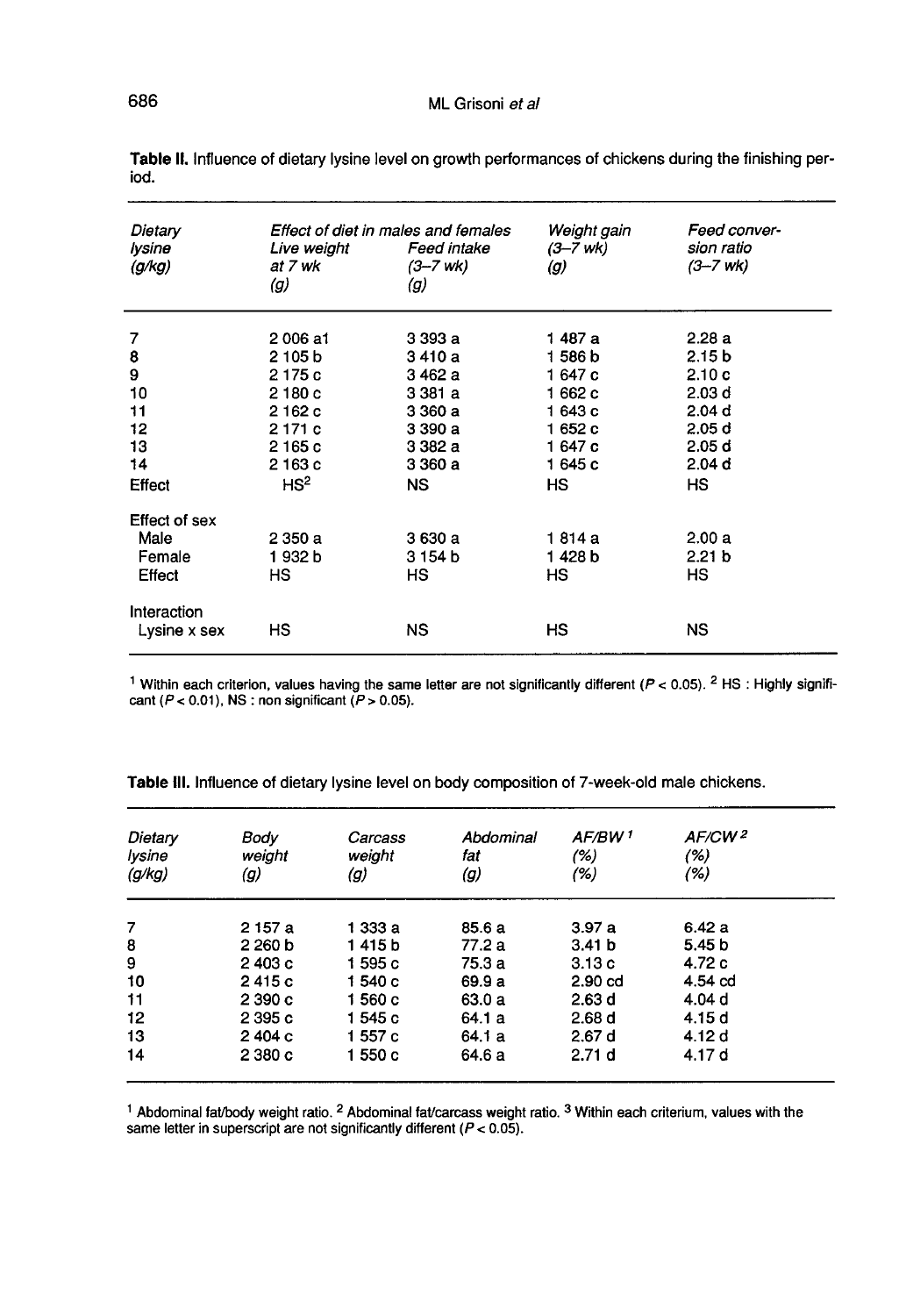

Fig 1. Effect of dietary lysine level on hepatic malic enzyme activity. (mean  $\pm$  SEM of 12 fed male chickens at 7 weeks of age). \*: 1 unit is the quantity of enzyme which catalysed the formation of 1  $\mu$ mol of NAPDH<sub>2</sub> per min at 37 °C.

 $-$  for feed conversion (3-7 wk),

 $y = 2.178 - 0.298 (1 - exp(-18.35x)),$ <br> $r^2 = 0.96$ , optimum value = 1.88

- for abdominal fat proportion at 7 weeks,

 $y = 6.42 - 2.39$  (1-exp(-14.64 x)),<br> $r<sup>2</sup> = 0.95$ , optimum value = 4.03% of carcass weight,

- and for malic enzyme activity,

 $y=4031-885$  (1-exp(-13.05x)),  $r^2 = 0.84$ , optimum value = 3 146 U/g liver.

In these non linear models (used by D'Mello and Lewis, 1970), the practical  $x$ value corresponding to the maximum weight gain and minimum fattening may be calculated for  $y = y_{\text{max}}$  -(0.1% of  $y_{\text{max}}$ ) and In these non linear models (used by D'Mello and Lewis, 1970), the practical x value corresponding to the maximum weight gain and minimum fattening may be calculated for  $y = y_{\text{max}} - (0.1\% \text{ of } y_{\text{max}})$  and  $y = y_{\text{max}} + (0.1\$ these conditions, the total concentrations

of lysine in diets were 8.87, 9.76, 11.36 and 11.32 g/kg for weight gain, feed conversion, abdominal fat proportion and malic enzyme activity respectively.

These results showed that the lysine requirement of broilers depended on the measured parameter. It was higher for minimum fattening or minimum malic enzyme activity than for better feed conversion and for maximum growth rate.

#### DISCUSSION AND CONCLUSION

The increase in weight gain and the improvement of feed efficiency after addition of lysine to a deficient diet confirm the results obtained by Fisher (1984) and Bougon ef al (1985).

The supplementation of lysine reduced the abdominal fat proportion in male chickens as noted previously by Bougon et al (1985). The close correlation between abdominal fat and carcass fat for each treat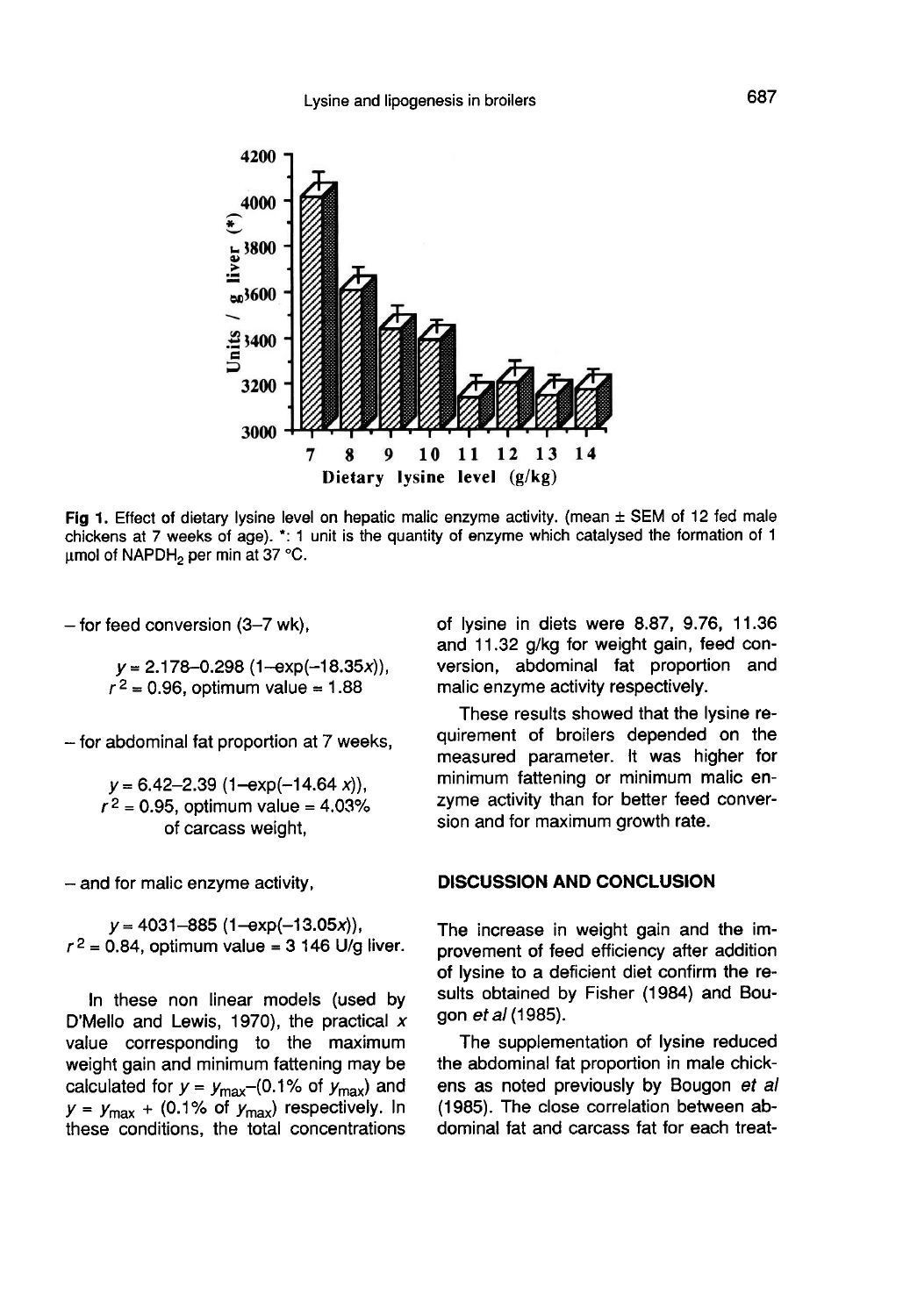ment (Scheele et al, 1981; Ehinger and Seeman, 1982; Ricard, 1983; Grisoni et al, 1990), indicates that total fatness of chicks is also affected by lysine supplementation.

The results showed that the optimum values of weight gain, feed conversion ratio and abdominal fat proportion were obtained with different lysine concentrations in the diet. In similar conditions, Nir (1984) noted that the dietary energy/protein ratio which resulted in an optimal weight gain was not necessarily the same as that needed to improve the quality of broilers.

By using non linear equations the lysine requirement for a maximum weight gain, feed efficiency and abdominal fat proportion were considered successively. Thus a slightly higher level of lysine (higher than that required for maximum growth rate) could decrease feed consumption. Nevertheless, Sibbald and Wolynetz (1986) noted that the influence of lysine level on body composition did not depend on the energy .ntake. The comparison between the maximum values of the different criteria suggest, in particular, that the supplementation with lysine allowed the abdominal fat proportion to be reduced without affecting growth or feed conversion ratio. This has been recently observed for the lipid content of chilled carcasses in birds fed either L-lysine HCI supplemented (10.5 g/kg total lysine) or non supplemented diet (8.5 g/kg) (Moran and Bilgili, 1990).

According to Sibbald and Wolynetz (1987) the dietary lysine concentration did not modify energy retention but altered the partition: with the addition of lysine in the diet, energy retained as lipids decreased whereas the energy retained as protein increased.

However, in our experimental conditions, fatness in abdominal cavity cannot be reduced below a certain limit, since an excess of lysine in the diet  $($  >  $1$  g/kg) did not modify the abdominal fat proportion.

The reduction in fatness observed in this experiment could be explained by a decrease in lipogenesis, due to an alteration of malic enzyme activity. Thus, a single essential amino acid could participate in the reduction of fatness (observed by Bartov, 1979; Jackson et al, 1982; Pesti and Fletcher, 1984; Grisoni et al, 1990) or in the decrease of lipogenesis (Yeh and Leveille, 1969; Tanaka et al, 1983; Rosebrough and Steele, 1985a, b) when the dietary protein level increased. Other amino acids, as for example methionine, could take part in this effect and in the regulation of lipogenesis in broilers. Indeed, supplementation with methionine in the finisher phase using a diet containg 180 g/kg protein involved a reduction in fatness without modifying the growth rate (Larbier and Leclercq, 1980).

In conclusion, our results show that the calculated lysine requirement of chickens for growth rate during the finisher phase is largely correct (INRA, 1984; Larbier, 1985; AEC, 1989). However, this requirement could be raised to minimize the abdominal fat proportion and then to improve carcass quality. The lysine supplied in a deficient diet could participate in a reduction of lipogenesis and fatness. But this effect is not amplified by an excess of lysine in the diet.

### **REFERENCES**

- AEC (1976) Taux protéiques bas. In: Études Poulet de Chair (2) Poultry. Rhône-Poulenc Anim Nutr, 03600 Commentry, France, No 241
- AEC (1989) Recommandations Pour la Nutrition Animale. Rh6ne-Poulenc Animal Nutrition, Anthony, France, 5th edn
- Bartov I (1979) Nutritional factors affecting quantity and quality of carcass fat in chickens. Fed Proc 38, 2627-2630
- Bougon M, Protais J, L'hospitalier R (1985) Variations de la composition des poulets avec dif-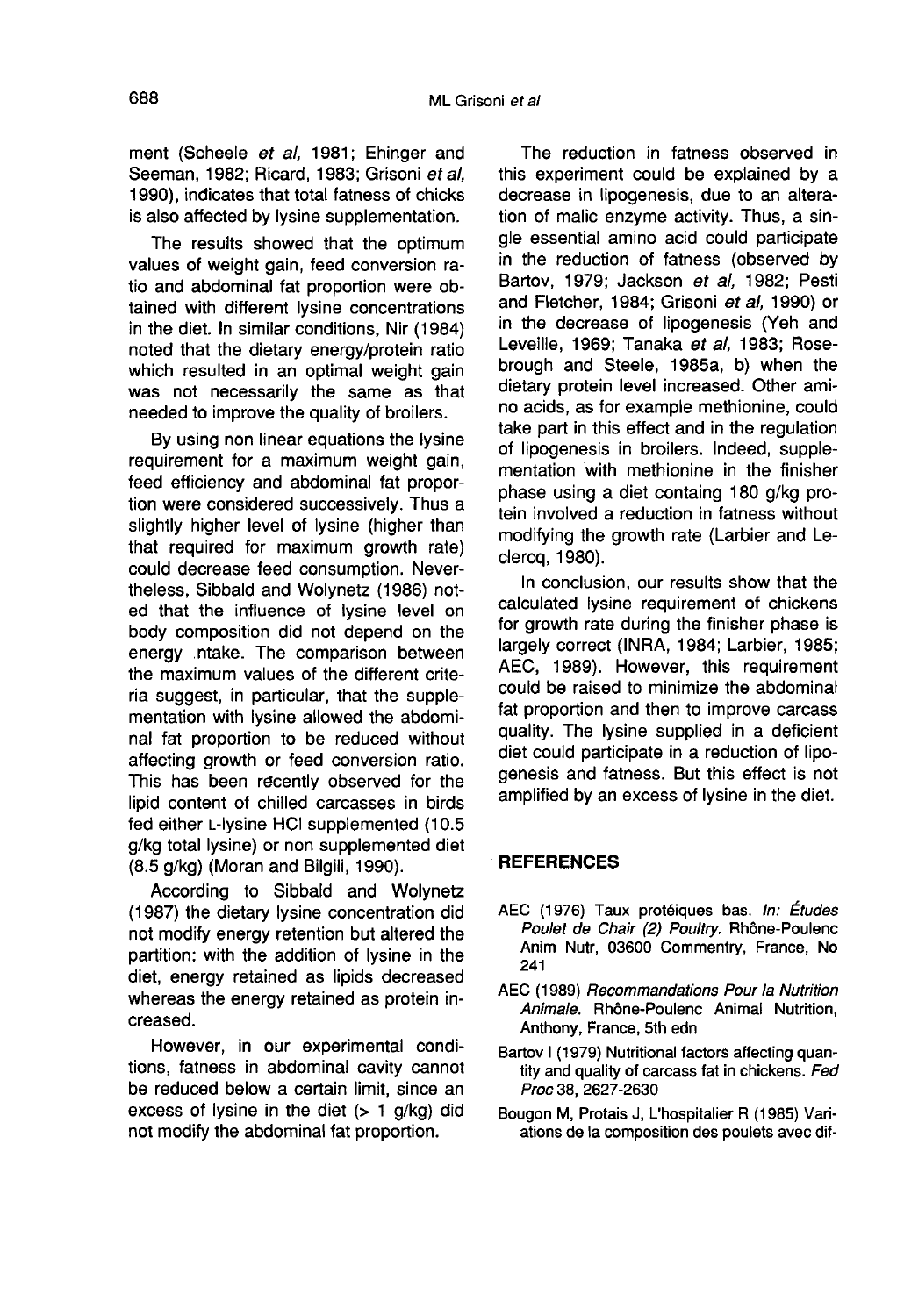férents facteurs nutritionnels. Bull Inf Stat Exp Avic Ploufragan 25, 159-169

- Chang GG, Hsu RY (1977) Mechanism of pigeon liver malic enzyme. Kinetics, specificity and half-site stoichiometry of the alkylation of a cysteinyl residue by the substrate-inhibitor bromopyruvate. Biochemistry 16(2), 311-320
- D'Mello JPF, Lewis D (1970) Amino acid interactions in chick nutrition. 3. Interdependence in amino acid requirements. Br Poult Sci 11, 367-385
- Duncan DB (1955) Multiple range and multiple tests. Biometrics 11, 1-42
- Ehinger F, Seeman G (1982) Einfluss von Futter, Alter und Geschlecht auf die Mastleistung und die Schlachtkörperqualität von Broilern verschiedener Herkunft. 2. Mitteitung: Verfettungsgrad. Arch Geflügelk 46, 177-188
- Fisher C (1984) Fat deposition in broilers. In: Fats in Animal Nutrition (Wiseman J, ed) Butterworths, London 437-470
- Grisoni ML, Larbier M, Uzu G, Geraert PA (1990) Effect of dietary protein level on lipid deposition in broilers during the finishing period. Ann Zootech 39, 179-186
- INRA (1984) Alimentation des Animaux Monogastriques: Porc, Lapin, Volailles. INRA, Paris, 282 p
- Jackson S, Summers JD, Leeson S (1982) Effect of dietary protein and energy on broiler carcass composition and efficient of nutrient utilization. Poult Sci 61, 2224-2240
- Larbier M, Leclercq B (1980) Le besoin en m6 thionine du poulet de chair en finition. Ann Zootech 29, 401-407
- Larbier M (1985) Protein and lysine requirement of broilers: L-lysine HCI efficacy in low protein diets. In: Proc 5th Eur Symp Poult Sci (World Poult Sci Assoc, ed) Maale Hachamisha, Israel, 215-216
- Leenstra FR (1986) Effect of age, sex, genotype and environment on fat deposition in broiler chickens. A review. World Poult Sci J 2(1), 12-25
- Leveille GA, Romsos DR, Yeh YY, O'Hea EK (1975) Lipid biosynthesis in the chick. A consideration of site of synthesis, influence of diet and possible regulatory mechanisms. Poult Sci 54, 1075-1093
- Moran ET Jr, Bilgili SF (1990) Processing losses, carcass quality and meat yields of

broiler chickens receiving diets marginally deficient to adequate in lysine, prior to marketing. Poult Sci 69, 702-710

- Nir 1 (1984) Factors influencing excessive fat deposition in meat poultry. In: Proc 17th World Poult Conar Helsinki (WPSA, ed) Finnish Branch, 53-56
- Nir I, Nitsan Z, Keren-Zvi S (1988) Fat deposition in birds. In: Leanness of Domestic Birds Genetic, Metabolic and Hormonal Aspects (Leclercq B, Whitehead CC, eds) Butterworths, London, ch 15, 141-174
- Ochoa S (1955) Malic enzyme. In: Methods in Enzymology (Colowick SP, Kaplan NO, eds) Academic Press, NY, vol 1, 739-753
- Pesti GM, Fletcher DL (1984) The response of male broiler chickens to diets with various protein contents during the grower and the finisher phases. Br Poult Sci 25, 415-423
- Ricard FH (1983) Mesure de 1'6tat d'engraissement chez le poulet. Variabilité d'origine biologique. In: Qualité des Viandes de Volaille. Vlth Symp, 17-20 May 1983 (Lahellec C, Ricard FH, Colin P, eds) Stat Exp Avic Ploufragan, 49-68
- Rosebrough RW, Steele NC (1985a) Energy and protein relationships in the broiler: 1. Effect of protein levels and feeding regimens on growth, body composition and in vitro lipogenesis of broiler chicks. Poultr Sci 64, 119- 126
- Rosebrough RW, Steele NC (1985b) Energy and protein relations in the broiler chicken: 2. Effect of varied protein and constant carbohydrate levels on body composition and lipid metabolism. Growth 49, 479-489
- Scheelle CW, Van Schagen PJW, Ten Have HGM (1981) Abdominal and total fat content of 3 broiler strains at two ages affected by nutritional factors. In: Quality of Poultry Meat (Mulder RWAW, Scheele CW, Veerkamp CH, eds) Spelderholt Institute for Poultry Research, Beekbergen, 397-407
- Sibbald IR, Wolynetz MS (1986) Effects of dietary lysine and feed intake on energy utilization and tissue synthesis by broiler chicks. Poult Sci 65, 98-105
- Sibbald IR, Wolynetz MS (1987) Effects of dietary fat level and lysine/energy ratio on energy utilization and tissue synthesis by broiler chicks. Poult Sci 66, 1788-1797